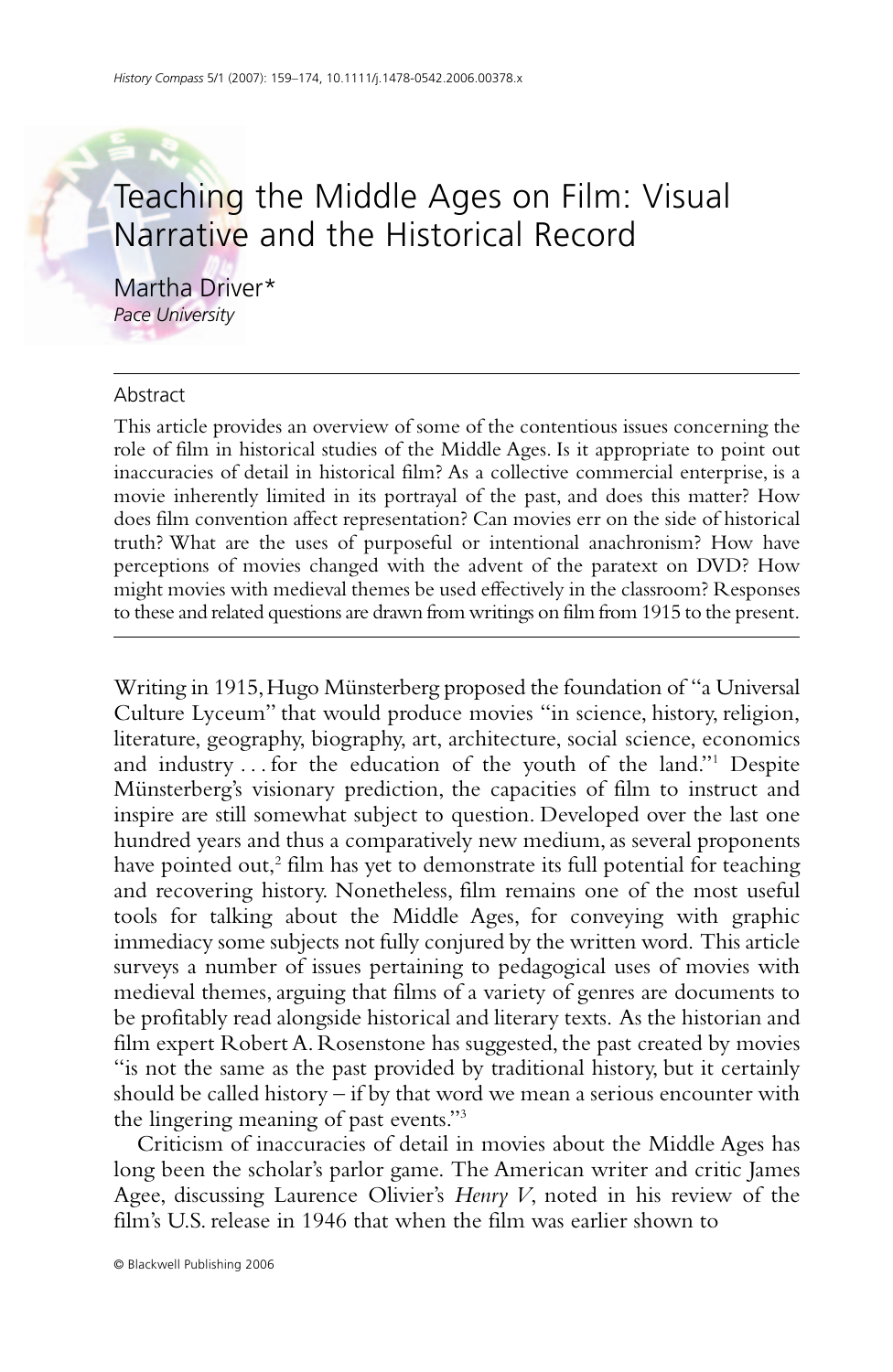a group of Oxford's impassive Shakespeare pundits, there was only one murmur of dissent. A woman specialist insisted that all the war horses which take part in the Battle of Agincourt should have been stallions.<sup>4</sup>

Though Agee is pointing to the pettiness of such criticism (whether the lone woman scholar was in this instance correct or not), there is another point to be made. As the French film critic Marc Ferro has suggested, pointing out errors in the record, whether that record is written or filmed, is part of talking about history. Ferro says:

there are several ways to look at a historical film. The most common of these, inherited from the tradition of scholarship, consists in verifying if the reconstruction is precise (are the soldiers of 1914 mistakenly wearing the helmets which were introduced only after 1916?), seeing that the décor and the location is faithful and the dialogue is authentic. 5

This sort of exercise has its place and is frequently found as well in criticism of, for example, historical novels, another type of fictionalizing.<sup>6</sup> And as Rosenstone points out,

By academic standards, all historical films are, in fact, laced with fiction. Dramatic works depend upon invention to create incident, plot, and character (even documentable "historical" characters become fictional when re-created by an actor on the screen).<sup>7</sup>

There are many films about the Middle Ages that are deeply problematic in their representation of history, perhaps most, but one can learn from bad films almost as much as one can learn from good ones, especially when films are read in conjunction with historical and literary texts.<sup>8</sup> In ''The Work of Art in the Age of Mechanical Reproduction," his important 1955 essay, Walter Benjamin pointed out, "It is inherent in the technique of the film as well as that of sports that everybody who witnesses its accomplishments is somewhat of an expert." <sup>9</sup> As a medium for teaching, film is readily accessible to a range of viewers, providing a good starting point for students and their professors. While the immediate subject of discussion might be the dialogue between medieval source texts and their analogues on film, other topics might include the filmmaker's vision, the screenplay, the interpretation by the actors, the cinematography, film score, and editing.

Writing about film with medieval themes, and about the movies more generally, has attracted scholars from the disciplines of history, art history, and literature, along with musicologists, film critics outside the academy, and sometimes filmmakers themselves. Despite their range of disciplines and training, scholars tend to approach film as text, discussing a movie in terms of the clarity and power of its narrative, its portrayal of character, the strengths and weaknesses of its dialogue, its successful or unsuccessful representation of the past, and its uses in the classroom (while regularly lamenting the fact that the perfect film with a medieval subject has yet to be made). Kevin J. Harty, the Arthurian scholar, filmographer, and bibliographer, whose book *The Reel Middle Ages* is one central text in the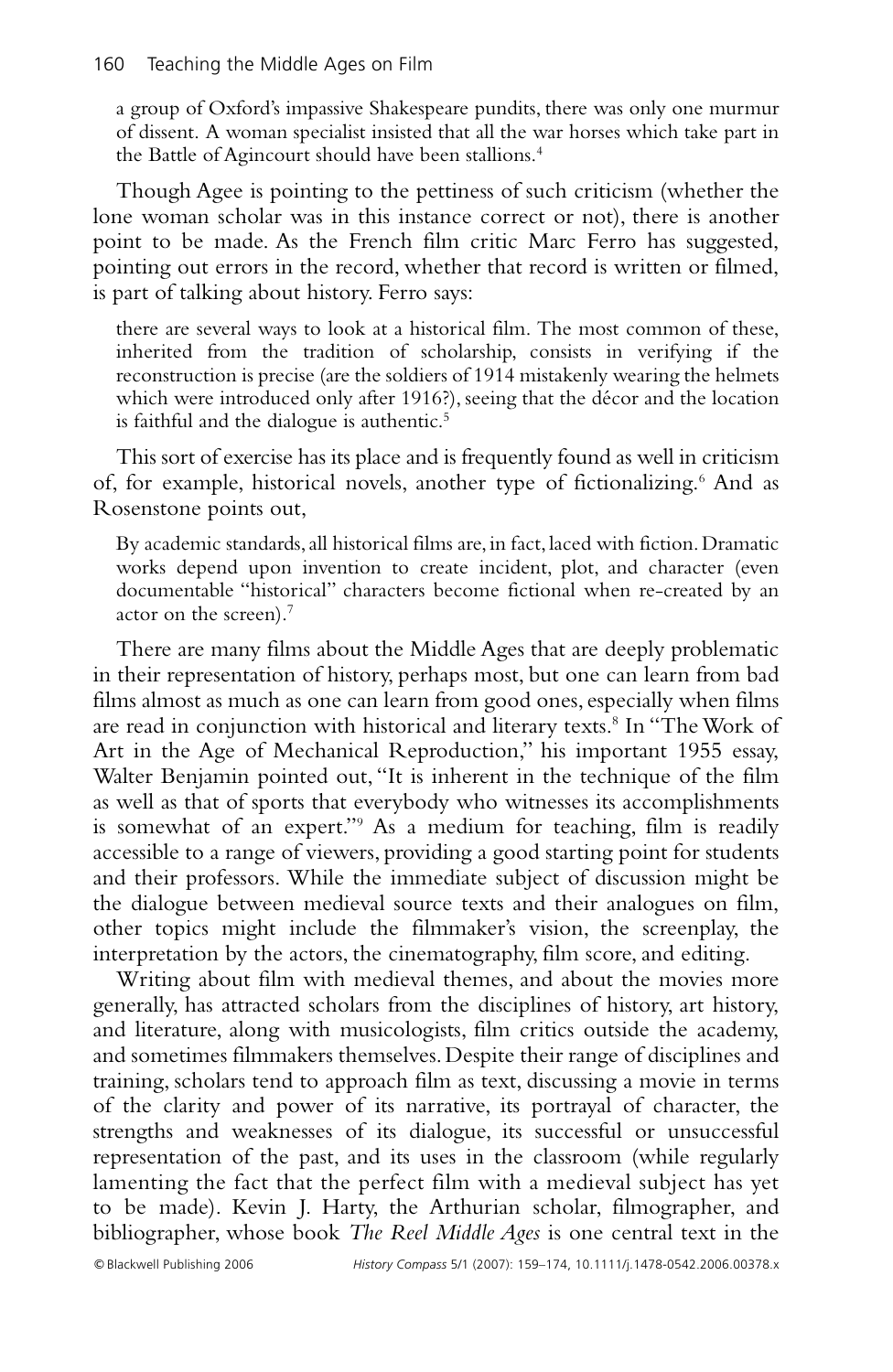study of films with medieval themes, was trained in English literature; Natalie Zemon Davis and Robert Rosenstone, two scholars who themselves have worked on films and write very cogently on the subject, are both historians.<sup>10</sup> Analysis of film as informed by contemporary politics, or by earlier political contexts, is most finely found in work by Susan Aronstein, also trained in English literature; in the study of Joan of Arc on film by Robin Blaetz, who teaches film studies; in discussion of Robin Hood movies by the medievalist and modern literary critic Stephen Knight, and in the several books and many essays by Jonathan Rosenbaum, film reviewer for the *Chicago Reader*. 11 Remarkably, there is very little discernible difference in basic approach, though opinions and analyses of specific movies certainly may vary.

There has, however, been some scholarly and critical debate about whether or not historical representation on film is necessarily limited by the commercial nature of the medium. Speaking at Princeton University in 1934, the art historian Erwin Panofsky famously compared the making of movies to the building of the medieval cathedral, noting that both enterprises were the product of group effort and further that both were inherently commercial, made for patrons of one sort or another:

It might be said that a film, called into being by a cooperative effort in which all contributions have the same degree of permanence, is the nearest modern equivalent of a medieval cathedral; the role of the producer corresponding, more or less, to that of the bishop or archbishop; that of the director to that of the architect in chief; that of the scenario writers to that of the scholastic advisers establishing the iconographical program; and that of the actors, cameramen, cutters, sound men, makeup men and the divers technicians to that of those whose work provided the physical entity of the finished product.<sup>12</sup>

Historically most art has been commercial, according to Panofsky:

if commercial art be defined as all art not primarily produced in order to gratify the creative urge of its maker but primarily intended to meet the requirements of a patron or a buying public, it must be said that noncommercial art is the exception rather than the rule.<sup>13</sup>

While historical errors in feature and other forms of film are certainly sometimes due to the nature of such films as collective enterprises that must be financed, there are also issues of their truth claims, which sometimes seem either ignorant or meretricious. Jerry Bruckheimer's recent film *King Arthur* (2004), for example, described in its publicity as "The True Untold Story that Inspired the Legend," has been criticized not only for its ahistoricity but for its theft of story elements from other movies. One review by Harty describes the lifting of various familiar elements – Henry V's St. Crispin's Day speech, the battle on ice from Sergei Eisenstein's *Alexander Nevsky* (1938), and battle tactics from *Braveheart* (1995):"Even the Saxon teeth and hairstyles seem borrowed, in this case from those of the aliens in *Battlefield Earth*." <sup>14</sup> The argument might be made that these elements make the story more familiar, or authentic, to moviegoing audiences, though it is doubtful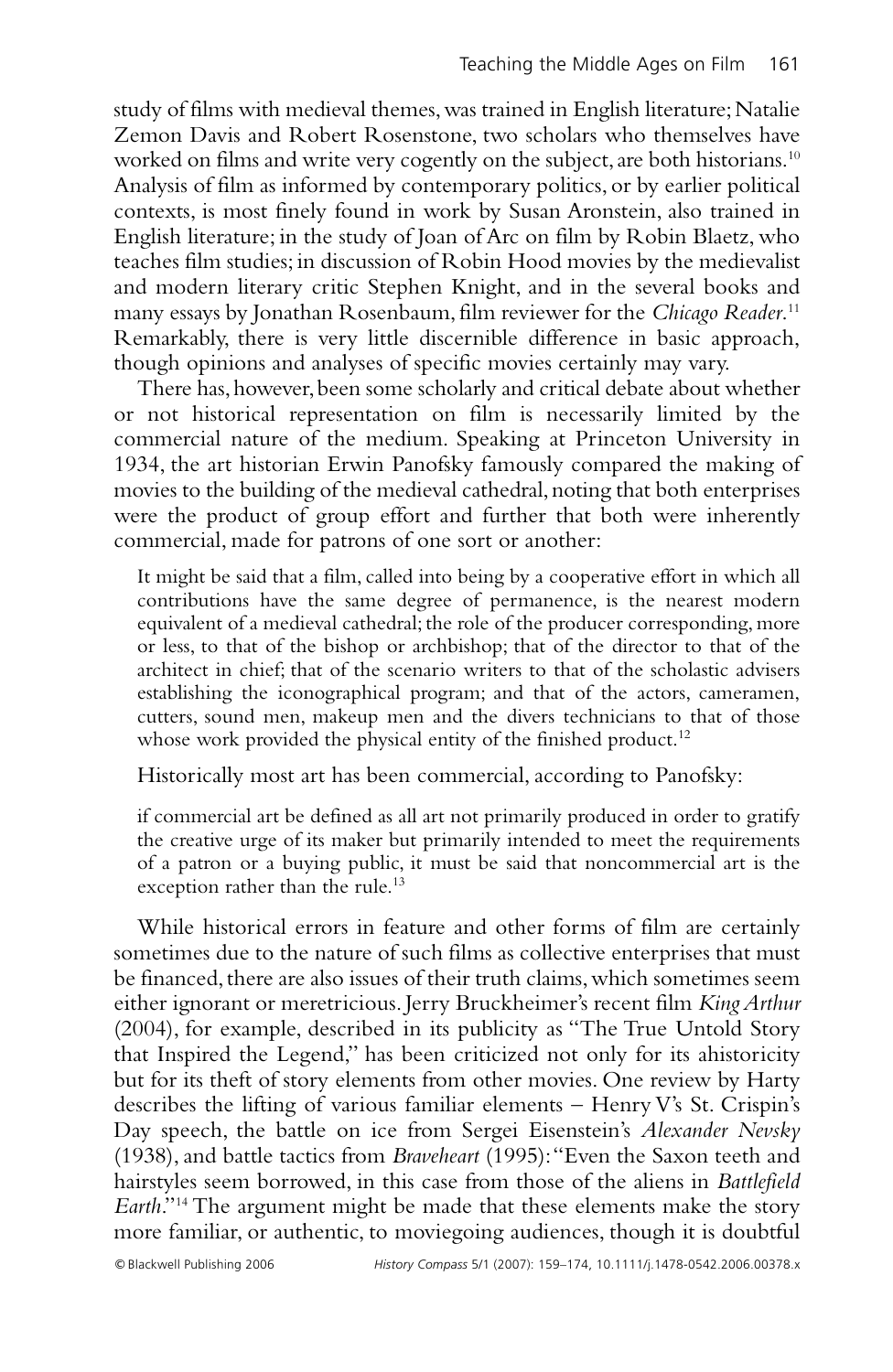that most viewers would have seen *Nevsky* or even *Battlefield Earth* (2000). *King Arthur* seems to have struck a nerve with medievalists and has been analyzed and discussed by Alan Lupack, Virginia Blanton, Tom Shippey, and Caroline Jewers, among others.<sup>15</sup>

In an interview published in *Arthuriana*, David Franzoni, the screenwriter of *King Arthur*, seems rather vague about the Arthur legends, relating them vividly, if anachronistically, to the present day. Commenting on the basis of the movie, a probably specious notion developed in 1925 by Kemp Malone that the men associated with an historical Arthur may have been Sarmatians, Franzoni says:

these gallant, polished knights, who were cruising around Britain solving inscrutable mysteries and rescuing bored Beverly Hills housewives from themselves, were actually descended from the Hell's Angels! After that [the story] became for me the American GI experience – strangers in a strange land, killing to stay alive and hating doing it.<sup>16</sup>

Fortunately, the film itself is rather more coherent than this statement and provides a useful starting point for a discussion of the Arthur legends in the classroom. Most of my students had already seen the film outside of class, and some had believed the false claims of its publicity. Watching clips in the classroom after having read excerpts from the *Annals of Wales*, the *History of the Britons*, the *Life of St. Carannog*, Geoffrey of Monmouth, the Perceval and Lancelot stories of Chrétien de Troyes, and a good deal of Sir Thomas Malory's *Morte Darthur*, students were able to analyze "what's wrong with this picture" both thoughtfully and playfully.

Another film that students turned out to see was *Tristan & Isolde* (2006), directed by Kevin Reynolds (who also directed *Robin Hood: Prince of Thieves* [1991] with Kevin Costner).<sup>17</sup> The advertising - "Before Romeo and Juliet there was Tristan & Isolde" – was also problematic, though perhaps more apt to give an English professor pause. Like *King Arthur*, *Tristan & Isolde* was clearly aimed at an audience about the same age as the young actors,<sup>18</sup> and all the magical aspects that inform the many *Tristan* narratives were removed, perhaps misguidedly, from this visual rendering presumably in an attempt to make the narrative relevant to its perceived audience. In this movie, Isolde is shown as literate. Anachronistically, she reads to Tristan from a volume of poetry the last stanza of John Donne's "The Good-Morrow," the lines of which are then repeated to reiterate the film's theme of true love. Moved by this use of Donne's seventeenth-century poem in the film, my students looked it up on the Internet and were quick to notice and point out its displacement from the era of the setting.

The fictionalized love story between Balian of Ibelin and Sybilla, sister of Baldwin IV, the leper king of Jerusalem, at the center of Ridley Scott's *Kingdom of Heaven* (2005), was also concocted, one would assume, to appeal to a young audience, though this is a movie that is much more interesting for the many details it gets right. Sybilla is shown as multilingual and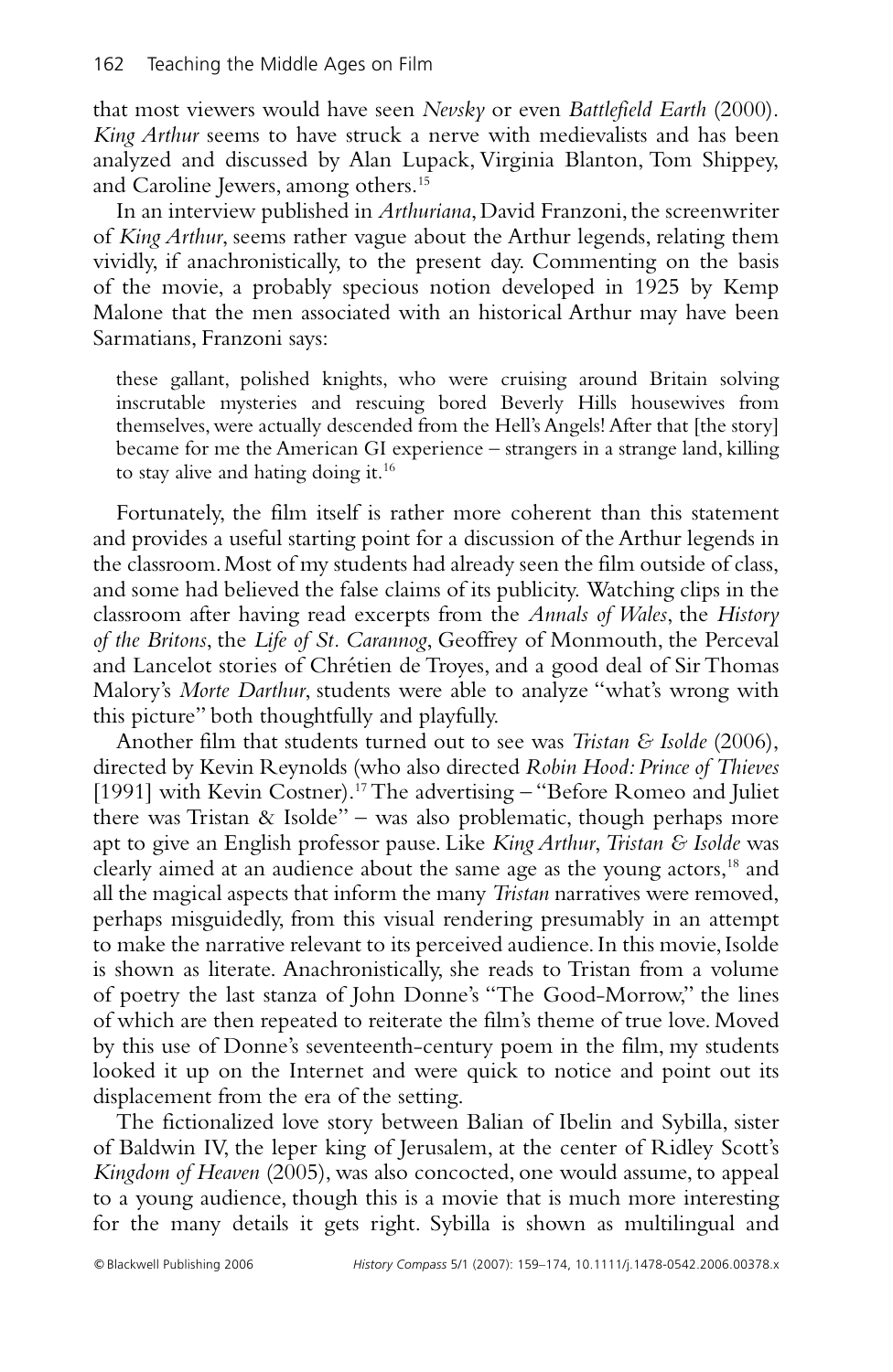exotically attired, exemplifying the accommodations and alliances with the predominantly Muslim community made by the Christian crusaders and their families who lived in Jerusalem after the First Crusade. Her brother Baldwin IV is depicted affectingly as a young, sophisticated, and wellintentioned ruler struck with a terrible disease. In history, Sybilla was happily wed to Guy de Lusignan, who was seen as an upstart, one of the renegade knights in Jerusalem, the very worst of whom was Reynald of Châtillon, lord of Transjordan. In the film, the story of these men is also told, as is their famous slaughter by Muslim armies at the Horns of Hittin, where Saladin further captured the Christians' relic of the True Cross. Particularly in its final moments, the film accurately details the story of Balian of Ibelin, the historical hero who held Jerusalem for nearly a week against Saladin and his army. While this episode is well described in history books, particularly by Amin Malouf in *The Crusades through Arab Eyes*, for example, seeing the action onscreen brings it immediately and vividly to life. <sup>19</sup> In the final battle scenes in *Kingdom of Heaven*, Saladin employs siege towers, or mounted platforms on wheels with catapults, which viewers may have last seen in Peter Jackson's *Two Towers* (2002), to attack the battlements of the city. Not being a military historian, I was surprised to learn that these were not the invention of J. R. R. Tolkien but were replicas of actual weapons used by Saladin in the historical siege of Jerusalem, as was Greek fire, a weapon rather like napalm, which also featured in this film.<sup>20</sup> Reviewing *Kingdom of Heaven* in *TLS*, Robert Irwin commented that the film's

visual mix of the chivalric and heraldic with the Oriental and exotic has proved to be a gift to the designers of sets and costumes, as well as to the cameraman. It is as if a continuous diorama of Orientalist canvases by Jean-Léon Gérôme were being unscrolled.<sup>21</sup>

Visually sumptuous, this movie accurately recreates several important historical moments. Though certain plot details have been adjusted to suit the tastes of younger audiences, *Kingdom of Heaven* also instructs the medievalist, along with students, about the past.

What can film teach further about history? While some films willfully manipulate historical fact to simplify it or to create a romantic story line, others might be said to err on the side of truth, to provide a fictional reality that is almost too much to bear. Though Jane Grey might be a bit outside the scope of medieval history, having been executed in 1554, her death scene as shown in the film *Lady Jane* (1986) remains one of the best examples of this sort of recreation of an historical event. Shown as dignified, somber, and articulate in her last moments, Jane Grey (played by Helena Bonham Carter) forgives the executioner, then, blindfolded and kneeling, cannot find the block and wildly gropes around for it, a powerful and disturbing scene guaranteed to make viewers uncomfortable. The action as staged in the film seems so tasteless that it might have been fabricated by the filmmakers. But the episode, in fact, is drawn from a Tudor eyewitness account: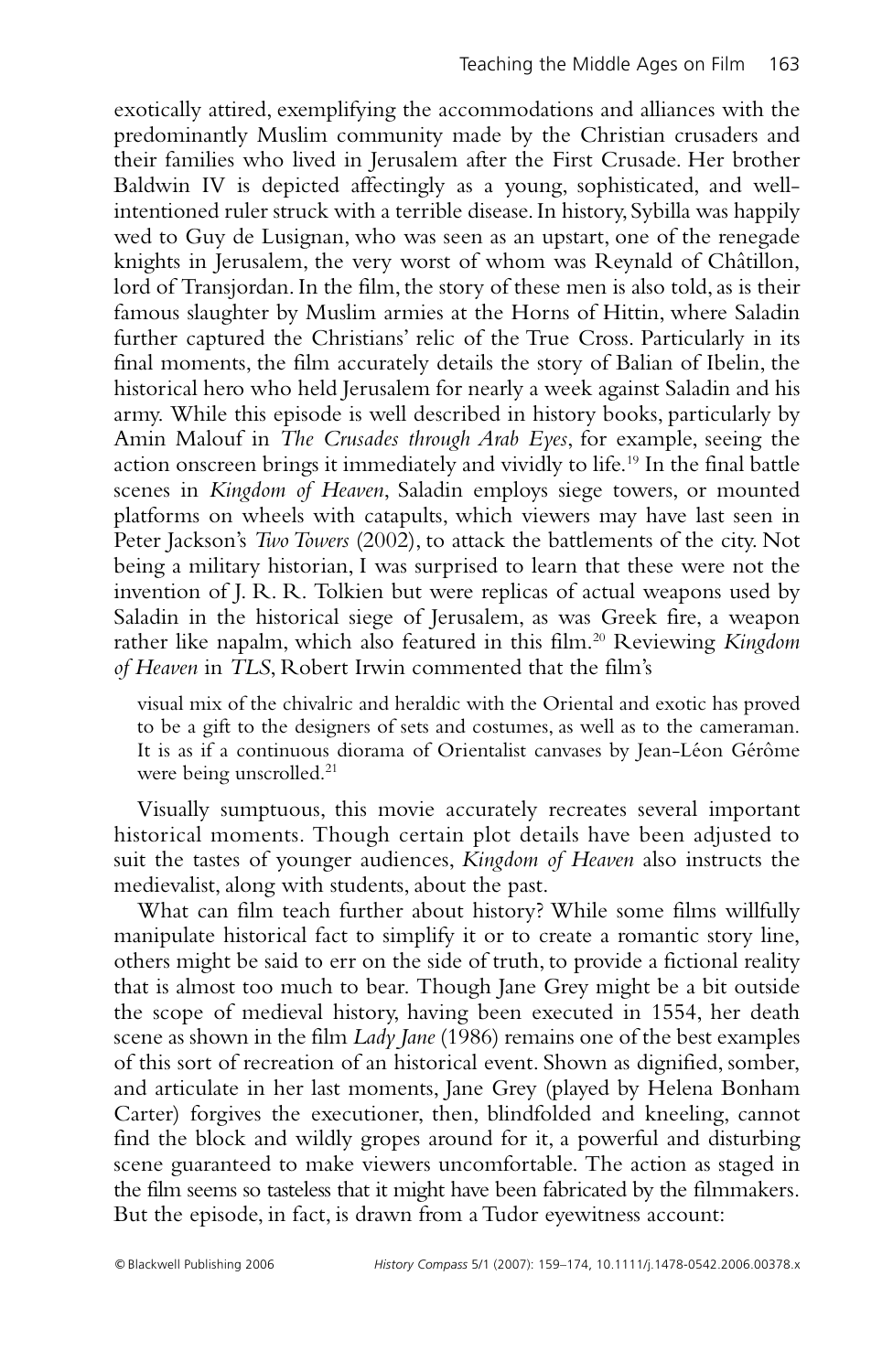Groping in the dark she cried out "Where is it? What shall I do?" Someone came forward to guide her and she laid her head down upon the block and stretched forth her body and said: "Lord, into thy hands I commend my spirit!" And so she ended.<sup>22</sup>

The pathos of the last moments of Lady Jane Grey as shown onscreen (as if the modern audience too were an eyewitness to the event) is particularly painful to observe.

Perhaps filmgoers, like other kinds of audience, do not always want entirely factual history, as the playwright and screenwriter Tom Stoppard playfully points out in *Rosencrantz & Guildenstern Are Dead*. When Guildenstern complains about "The mechanics of cheap melodrama!" in theatrical representations of death, the Player explains that he was once able to incorporate the real death of an actor, condemned for a crime, into a play:

and you wouldn't believe it, he just wasn't convincing! It was impossible to suspend one's disbelief – and what with the audience jeering and throwing peanuts, the whole thing was a disaster! – he did nothing but cry all the time – right out of character . . .Audiences know what to expect, and that is all that they are prepared to believe in.<sup>23</sup>

As film historians have noticed, conventions are observed in all forms, whether in the writing of history or the making of movies. Rosenstone, in particular, has stressed that "written history is not a solid and unproblematic object but a mode of thought, [and] so is the historical film." 24

Representations of true-to-life suffering may reach their apex in films about Joan of Arc. Writing in 1928 about Carl Theodor Dreyer's silent film *La Passion de Jeanne d'Arc* (1928) for *Close Up*, the American poet H.D. records her distaste for Dreyer's technique (and her simultaneous fascination with it):

Do we have to have the last twenty four hours' agony of Jeanne stressed and stressed and stressed, in just this way, not only by the camera but by every conceivable method of dramatic and scenic technique? Bare walls, the four scenes of the trial, the torture room, the cell and the outdoors about the pyre, are all calculated to drive in the pitiable truth like the very nails on the spread hands of Christ.<sup>25</sup>

Dreyer's film draws upon the expert knowledge of Pierre Champion, the editor of the original trial records, who served as the film's historical consultant. As painful as the movie is to watch, it remains the best film about Joan and is still a very powerful experience in the classroom.

Having read excerpts from "The Poem of Joan of Arc" composed by Christine de Pizan in 1429 and from Joan's published trial records of 1431, students in my women's history class then also studied George Bernard Shaw's *Saint Joan* (1923) and chapters from Marina Warner's 1981 biography, along with critical commentary and reviews. Students further viewed clips from Dreyer's film, and from the films about Joan of Arc made by Victor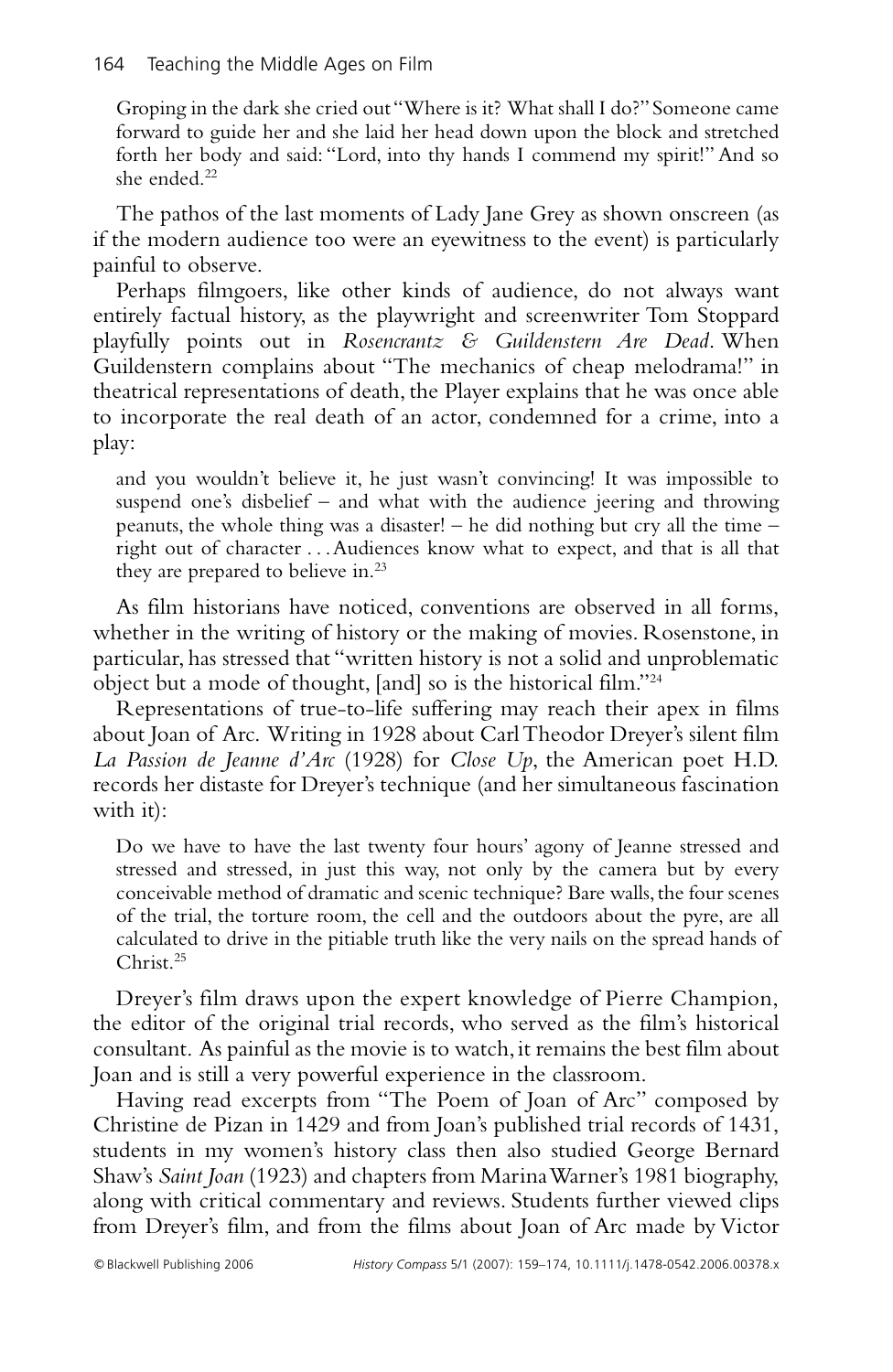Fleming and Otto Preminger; Dreyer's film made the keenest impact with its portrayal of the immediacy of suffering, and students cited it as a powerful and transformative visual text in their final examinations and elsewhere. As H.D. notes, and the students also could not help but notice, the film is claustrophobic and relentless, using close-ups to convey the intensity of emotion as well as "the yawning gap between fifteenth-century doctors of theology and law and an unlettered village woman with strong religious and political affiliations." <sup>26</sup> Dreyer was not interested, however, in staging Joan's trial, recantation, and execution as historical costume drama or even in placing it specifically in time. "The year of the event seemed as inessential to me as its distance from the present," he wrote. <sup>27</sup> Instead, taking away the actors' makeup and minimizing props and sets, Dreyer used close-ups to "express the character of the person they show and the spirit of that time." Though the film is silent, it is not dated; though the "means [of its making] were multifarious and new," it effectively achieves its director's purpose, which is "getting the spectator absorbed in the past." 28

Movies, in other words, do not need the trappings of costume drama to teach the lessons of the past. Many of the most instructive and enduring films about the Middle Ages do not try literally to replicate the precise details of historical events. Ingmar Bergman's iconic *Seventh Seal* (1957) employs images of medieval allegory to create a timeless morality tale that also includes modern existentialist themes. In the print program produced for the film's premiere, Bergman explained that "It is a modern poem, presented with medieval material that has been very freely handled." <sup>29</sup> The use of purposeful or intentional anachronism has been effective, for example, in the history films of Derek Jarman, in *Monty Python and the Holy Grail* (1975), and in the *Black Knight* (2001), among others, as several scholars have noted.<sup>30</sup>

Among the several successful makers of movies with medieval themes is the director Eric Rohmer who "is categorically uninterested in any accurate reconstruction of historical reality." <sup>31</sup> Rohmer's *Perceval le Gallois* (1978) is meticulously researched, based on the twelfth-century romance by Chrétien de Troyes. The action is highly stylized, the actors' gestures and the settings drawn directly from medieval manuscript illuminations. Shot indoors on a soundstage, the film is purposely artificial, as polished and lustrous a representation of reality as a medieval enamel.32 Like Chrétien's masterpiece, the narrative is rambling and episodic, and Rohmer's fidelity to Chrétien's text gives the film its integrity. C. G. Crisp has noted that:

all Rohmer's films are subordinate to some pre-existing textual original, whether of his own authorship or that of others; and fidelity to that external textual authority . . . becomes as much the validation of reality and of one's own life as it does of any representation of these. 33

Rohmer's *Perceval* plays well in the classroom, because clips of specific episodes so accurately represent scenes from Chrétien's romance. In a 1978 interview, Rohmer explained that he was "searching to rediscover the vision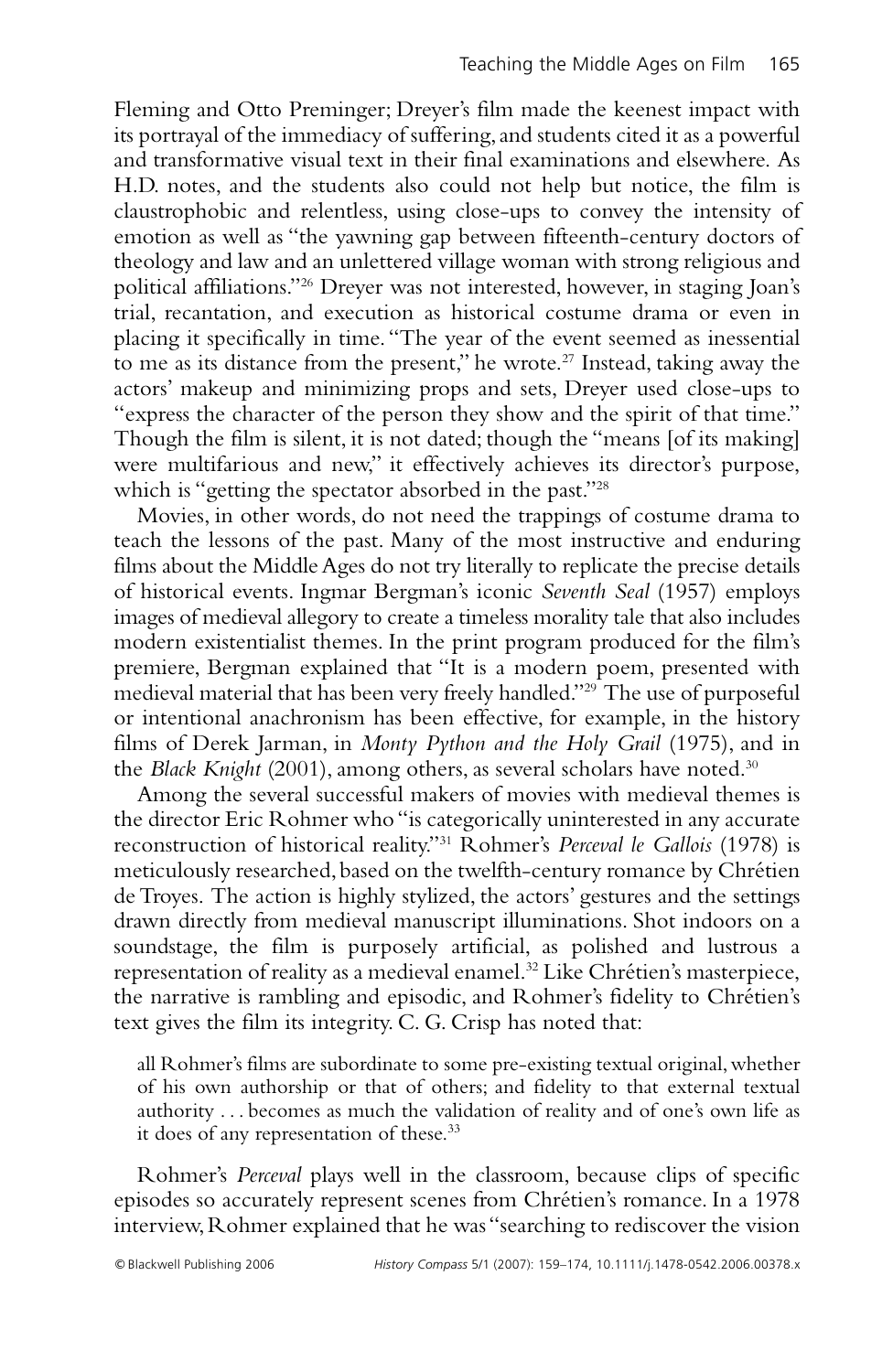of the Medieval period as it saw itself. This, it seems to me, one can attempt to accomplish, while we will never know the Middle Ages as they really were." <sup>34</sup> Through close study of visual and historical texts, Rohmer provides a glimpse into the past that seems artless, intentionally artificial, yet true.

The argument has been put forward that because of the emphasis on a comparatively simple story line, film narrative is less accurate than written history; further, it has no footnotes and no scholarly apparatus. This is, for example, one of the reasons given by Natalie Zemon Davis as to why she followed her work as historical consultant on the film *Le retour de Martin Guerre* (1982) with a book on the subject.<sup>35</sup>

This may have been truer before the advent of the DVD. The recent Criterion reissue of the Scandinavian film *Häxan* (1922) is case in point. In a 1922 essay, Carl Theodor Dreyer described the director Benjamin Christensen as "the pioneer who has the courage to bring a subject of cultural history to film *for the sake of the subject*." <sup>36</sup> Christensen was an early proponent of the historical film; in *Häxan*, multiple narratives effectively explore ideas about witchcraft held from the fifteenth century. The DVD includes among its selections the *Bibliothèque Diabolique*, a photographic exploration of Christensen's historical sources. This segment shows fifteenth- through seventeenth-century woodcuts and paintings representing witches and magical practices, with their provenance and texts carefully labeled, and could be used to begin a scholarly or pedagogical lecture on the subject. The selection, in fact, forms a kind of footnote to the actual film. The DVD further includes bibliographies of works consulted by those creating the movie, along with two different versions, each commenting on the other, in effect. There is the silent film of 1922 with music from the original Danish premiere, and there is also *Witchcraft through the Ages*, a shorter version of the original film that appeared in 1968, narrated by William S. Burroughs and resubtitled, with a jazz sound track featuring Jean-Luc Ponty. In this case, the DVD is replete with information, but paratexts on DVD are usually more uneven, as recently explored by Richard Burt writing on "Movie Medievalism" in *Exemplaria*, for example. 37

Rosenstone has pointed to the problem cited earlier, the oversimplification of history that film narrative seems to call for:"Film offers us history as the story of a closed, completed, and simple past," which may be true, but not when one considers the larger context of modern renderings of older texts, whether historical or literary. <sup>38</sup>The Anglo-Saxon poem *Beowulf*, for example, may be read through *The 13th Warrior* (1999), in which the *Risala* of Ibn Fadlan has been competently wedded to the Beowulf story (the description of the Northmen by tenth-century medieval Arab chronicler Ibn Fadlan, though duly footnoted, seems to have composed more than half of Michael Crichton's novel, *Eaters of the Dead*, on which this film was based).<sup>39</sup>Though the low-budget rock musical of *Beowulf* seen last fall at the Irish Repertory Theatre in New York City was constricted by cheap production values, the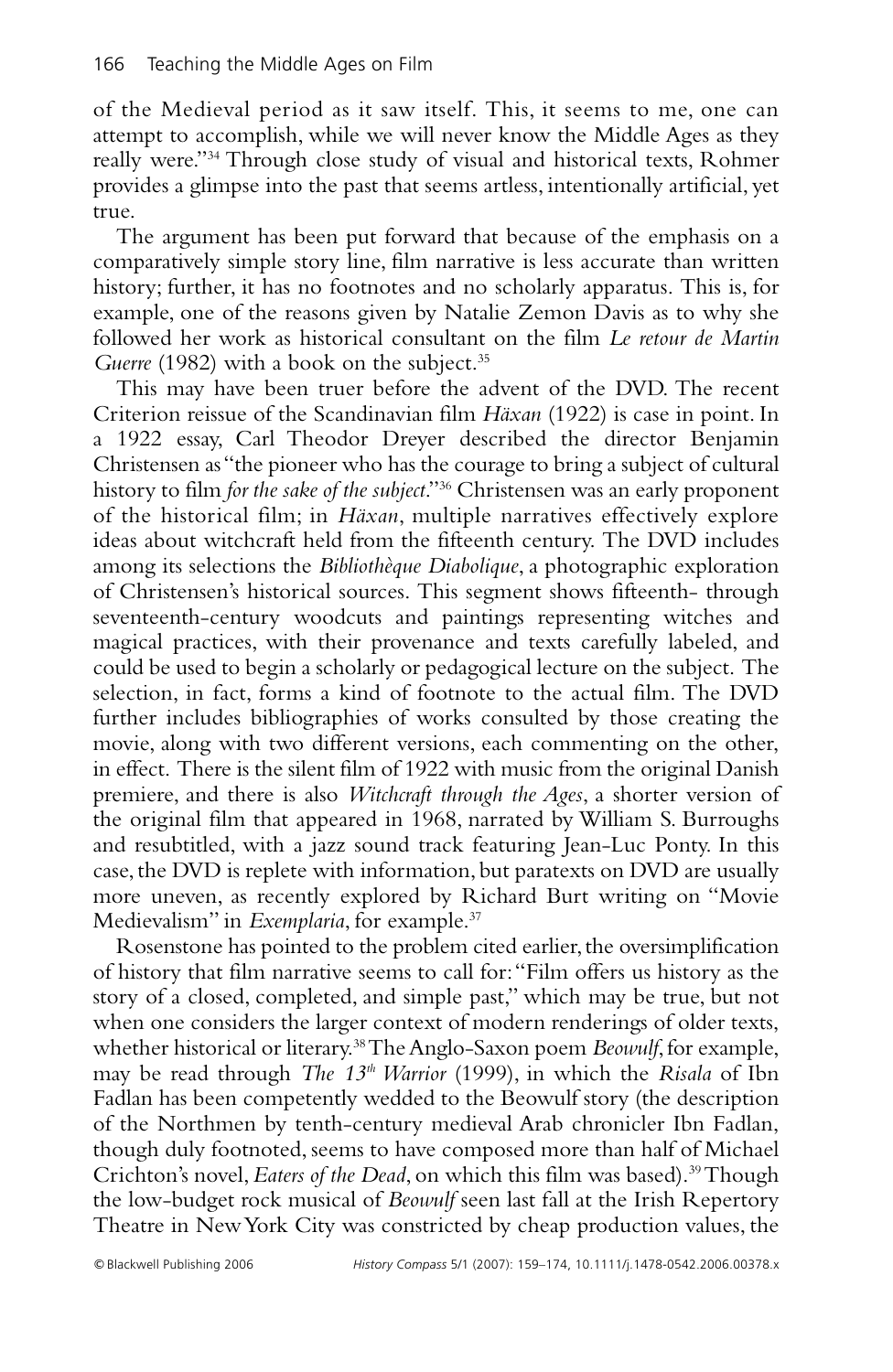puppet monsters were effective, and the small cast did well with their multiple roles as both Danes and Geats. Julie Taymor's production of the opera *Grendel*, drawn from John Gardner's 1971 novel, was best at creating spectacle, at which Taymor excels.<sup>40</sup> The book in these latter works was weak, unfortunately, and script seems also the least important aspect in the recent film *Beowulf & Grendel* (2005) which curiously introduces the character of Selma, a witch-prostitute and lover of both Grendel and Beowulf. This film is, however, beautifully shot. The splendid recital of Benjamin Bagby of the Anglo-Saxon poem remains the best of the modern *Beowulf* texts (because it is the *Beowulf* text), but audiences are also already anticipating the animated *Beowulf* film that is due out in fall 2007.<sup>41</sup> In other words, there are many readings of the text, and the multiplicity of modern interpretations and performances of *Beowulf* attests more generally to the vitality of older stories and histories and to the value that continues to be given them, both within and outside the classroom.

Nearly a century after Münsterberg first conceived the notion of his "Universal Culture Lyceum," contemporary historians and film critics have begun to discuss in earnest "the new sorts of history that are made possible by the medium of film." Rosenstone in particular has commented that:

in principle there is no reason why one cannot make a dramatic feature set in the past about all sorts of historical topics – individual lives, community conflicts, social movements, the rise of a king to power, revolutions, or warfare – that will stay within the bounds of historical accuracy. 42

Film is powerful. Even as a comparatively recent medium, movies, like drama, have had a profound impact on the historical memory, functioning, like the actors described by Hamlet, as "the abstract and brief chronicles of the time" (*Hamlet* II.2.520). The past as represented on film invites lively discussion, which might range from correction of glaring historical errors to the ways in which historical narrative is perceived, edited and retold. Film is also universal and immediate, providing a common language and context of reference for audiences not only in the classroom but around the world. Writing in 1936, Panofsky described movies as "the only visual art entirely alive," saying further,

Whether we like it or not, it is the movies that mold, more than any other single force, the opinions, the taste, the language, the dress, the behavior, and even the physical appearance of a public comprising more than 60 percent of the population of the earth.<sup>43</sup>

Like historical fiction – or works of art more generally, for that matter – movies with historical themes are most productively studied in their broader contexts, alongside, and in conjunction with, written sources. In teaching and writing about the Middle Ages, scholars and critics have found film to be a powerful shaper of perceptions of the past, which has become increasingly a source to be reckoned with.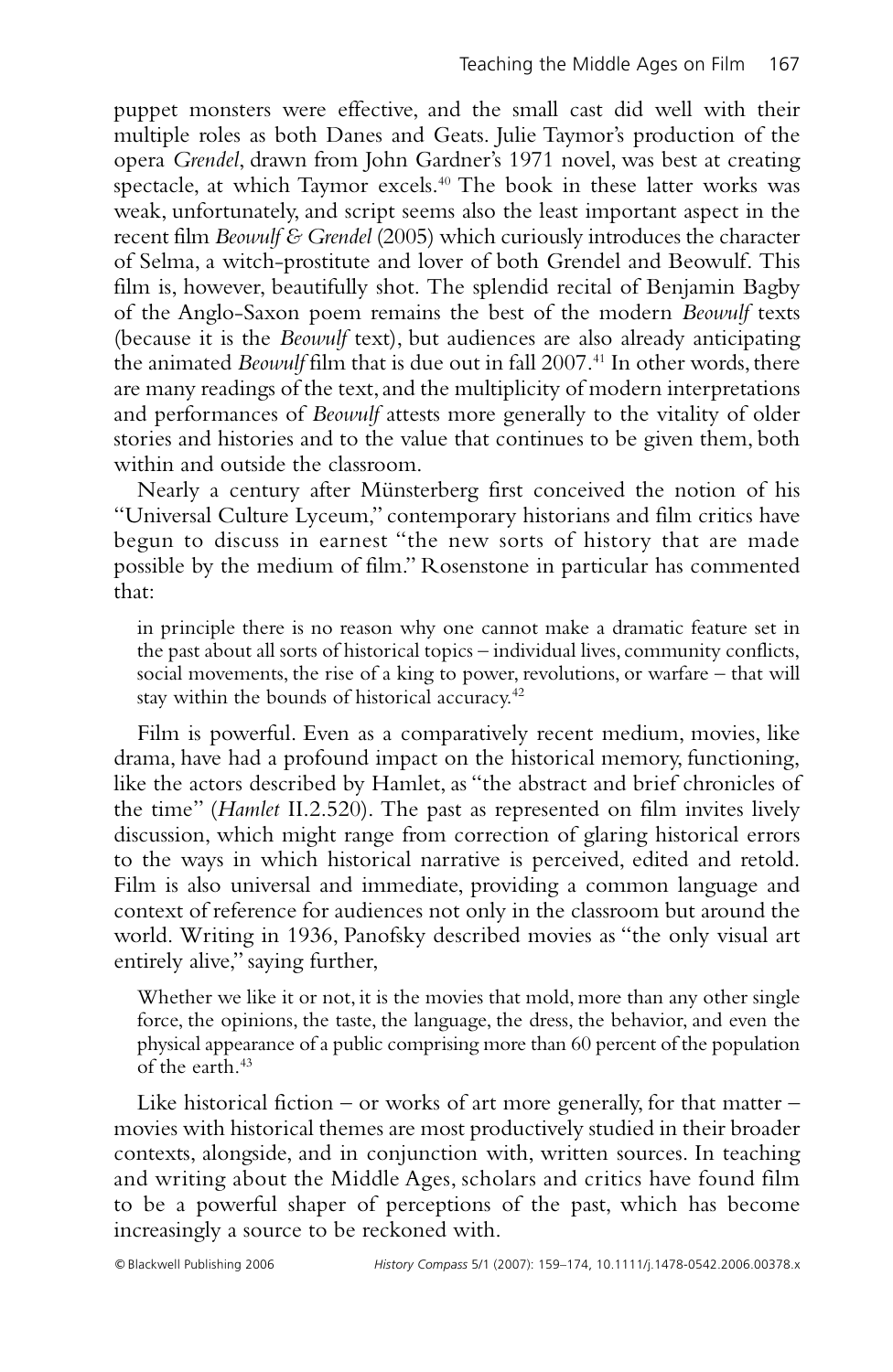## *Short Biography*

Martha Driver is Distinguished Professor of English and Women's and Gender Studies at Pace University in New York City. A co-founder of the Early Book Society for the study of manuscripts and printing history, she writes about illustration from manuscript to print, book production, and the early history of publishing. In addition to publishing some forty articles in these areas, she has edited twelve journals in nine years, including *Film & History: Medieval Period in Film*, the *Journal of the Early Book Society*, and, with Deborah McGrady, a special issue of *Literary & Linguistic Computing*, "Teaching the Middle Ages with Technology" (1999). Her books about pictures (from woodcuts to film) include *The Image in Print: Book Illustration in Late Medieval England* (British Library Publications and University of Toronto) and *The Medieval Hero on Screen: Representations from Beowulf to Buffy*, edited with Sid Ray (McFarland). Forthcoming books include Fascicle Four in the *Images in English Manuscripts* series, with Michael Orr (Brepols), *Shakespeare's Medievalism in Performance*, edited with Sid Ray (McFarland), and *Midwives to Warriors: Women and Work in the Middle Ages* in the Praeger Series on the Middle Ages.

#### *Notes*

\* Correspondence address: Pace University – English and Women's and Gender Studies, 41 Park Row New York, New York 10038, USA. Email: mdriver@pace.edu.

<sup>1</sup> Hugo Münsterberg, "The Photoplay: A Psychological Study" (1915), in Phillip Lopate (ed.), *American Movie Critics: An Anthology from the Silents until Now* (New York: Library Classics of America, 2006), 13–14.

<sup>2</sup> Natalie Zemon Davis, *Slaves on Screen: Film and Historical Vision* (Cambridge: Harvard University Press, 2000), 5, explains that film is only a hundred years old while history has been "written over the millennia for many kinds of patrons, sponsors, and political figures, some of whom insisted on sycophantic loyalty, while others encouraged independence. Film is only beginning to find its way as a medium for history." Lopate comments further: "Movies may be only a hundred years old, but already they have generated in this country a body of extraordinary critical writing that honors the best belletristic traditions of our nonfiction prose" (xiii).

<sup>3</sup> Robert A. Rosenstone (ed.),*Revisioning History: Film and the Construction of a New Past* (Princeton, NJ: Princeton University Press, 1995), 5.

4 James Agee, *Agee on Film: Criticism and Comment on the Movies*, ed. Martin Scorsese, intro David Denby (New York: Modern Library, 2000), 347.

<sup>5</sup> Marc Ferro, *Cinema and History*, trans. Naomi Greene (Detroit: Wayne State University Press, 1988), 159.

<sup>6</sup> A recent review of *The Ruby in Her Navel*, a novel about twelfth-century Sicily by Barry Unsworth (London: Hamish Hamilton, 2006), is case in point. Reviewer Nicholas Vincent (*Times Literary Supplement*, September 15, 2006: 22) characterizes Unsworth's novel as "a story of great emotional and intellectual depth" and predicts the book will "become the best-selling historical novel of the year." However, "The basic chronology is less than perfectly contrived . . .The poetry of Bernard de Ventadour had probably still to be written when Thurstan is said to have sung it in Palermo, and King Roger's royal title had been recognized by the popes for at least a decade by the time it is said still to have been in dispute. Gorze not 'Groze' was the great monastery on the Moselle," and so forth.

<sup>7</sup> Rosenstone, *Revisioning History*, 6–7.

8 In "Bad Movies," J. Hoberman, film critic for *The Village Voice*, comments "A supremely bad movie – an anti-masterpiece – projects a stupidity that's fully as awesome as genius" (Lopate,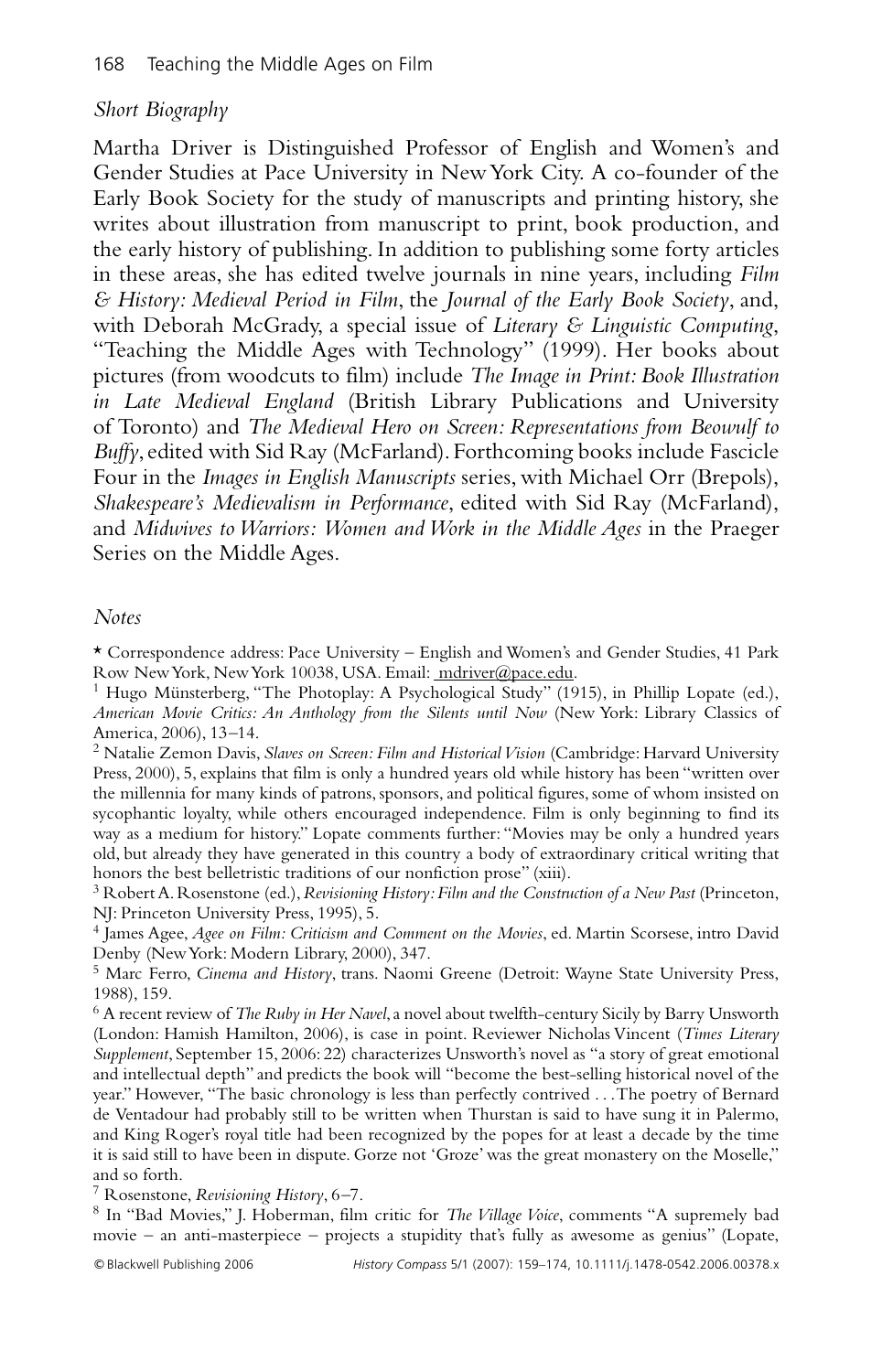*American Movie Critics*, 520). The essay "Trash, Art, and the Movies" apparently reflects the bad time Pauline Kael, longtime film critic for *The New Yorker*, had in school. She comments:"Perhaps the single most intense pleasure of moviegoing is this non-aesthetic one of escaping from the responsibilities of having the proper responses required of us in our official (school) culture. And yet this is probably the best and most common basis for developing an aesthetic sense because responsibility to pay attention and to appreciate is anti-art" (Lopate, *American Movie Critics*, 349). But that is where Kael is wrong, because most, if not all, forms of art, whether high or low, studied in school or not, begin, at least partially, as entertainment, from *The Iliad* to *Beowulf* to Shakespeare's plays to Shaw, as well as works that inspire great deeds, inspire the imagination, evoke pity and fear, or simply create awe and all the rest of it.

<sup>9</sup> Walter Benjamin, *Illuminations: Essays and Reflections*, ed. and intro. Hannah Arendt, reprint edn. (New York: Schocken Books, 1978 [1955, 1968]), 231. See also John Ganim, "The Hero in the Classroom," in Martha W. Driver and Sid Ray (ed.), *The Medieval Hero on Screen*: *Representations from Beowulf to Buffy* ( Jefferson, NC: McFarland & Company, 2004), 239, who describes his students as "highly sophisticated" in their understanding of "the complex relation between screen and script and between script and [medieval] source."

<sup>10</sup> Kevin J. Harty, *The Reel Middle Ages: American,Western and Eastern European, Middle Eastern and Asian Films About Medieval Europe* (Jefferson, NC: McFarland & Company, Inc., 1999).

<sup>11</sup> Susan Aronstein, *Hollywood Knights: Arthurian Cinema and the Politics of Nostalgia* (New York: Palgrave Macmillan, 2005); Aronstein and Nancy Coiner, "Twice Knightly: Democratizing the Middle Ages," *Studies in Medievalism*, 6 (1994): 185 –211; Aronstein, "The Return of the King: Medievalism and the Politics of Nostalgia in the Mythopoetic Men's Movement," *Prose Studies*, 23/2 (August 2000): 144–159; Aronstein, " 'Not Exactly a Knight': Arthurian Narrative and Recuperative Politics in the Indiana Jones Trilogy," *Cinema Journal*, 34/4 (1995): 3–30. Robin Blaetz,*Visions of the Maid: Joan of Arc in American Film and Culture* (Charlottesville: University Press of Virginia, 1984). Stephen Knight, *Robin Hood: A Complete Study of the English Outlaw* (Oxford: Blackwell, 1994); Knight, "*Robin Hood: Men in Tights*: Fitting the Tradition Snugly," in Deborah Cartmell et al. (eds.), *Pulping Fictions: Consuming Culture across the Literature/Media Divide* (London: Pluto, 1996), 125–33; Knight, "A Garland of Robin Hood Films," *Film & History*, 29 (1999): 34 –44. Jonathan Rosenbaum, *Movies as Politics* (Berkeley: University of California Press, 1997); Rosenbaum, *Movie Wars: How Hollywood and the Media Limit What Movies We Can See* (Chicago: A Cappella Books, 2000); J. Hoberman and Rosenbaum, *Midnight Movies* (New York: Harper & Row, 1983). In much of this criticism, there is very little discussion of camera work or the technical aspects of film which, according to many writers, most vocally Pauline Kael, "usually isn't very interesting." (Lopate, *American Movie Critics*, 342).

<sup>12</sup> Erwin Panofsky,"Style and Medium in the Motion Pictures," in Irving Lavin (ed.),*Three Essays on Style* (Cambridge, MA: MIT Press, 1997), 119–20. Called by its editor "perhaps the most popular essay in modern art history," this was first presented as a talk in 1934 to a Princeton University audience interested in founding a film archive at the Museum of Modern Art in New York (10).

<sup>13</sup> Ibid., 120. As examples of potent commercial art, Panofsky cites Dürer's prints and Shakespeare's plays. Further, Panofsky saw the challenge posed by the movies as this: "The problem is to manipulate and shoot unstylized reality in such a way that the result has style. This is a proposition no less legitimate and no less difficult than any proposition in the older arts" (123).

<sup>14</sup> Kevin J. Harty,"The Round Table: *King Arthur*," *Arthuriana*, 14/3 (Fall 2004): 121–223.

<sup>15</sup> See the film review by Alan Lupack, in "The Round Table," *Arthuriana*, 14/3 (Fall 2004): 123– 5;Virginia Blanton, "'Don't Worry, I Won't Let Them Rape You': Guinevere's Agency in Jerry Bruckheimer's *King Arthur*," *Arthuriana*, 15/3 (2005): 91–111;Tom Shippey,"Fuqua's *King Arthur*: More Myth-Making in America," *Exemplaria*, 18/2 (2006): 1–14. I look forward to reading Caroline Jewers,"Mission Historical, or '[T]here Were a Hell of a Lot of Knights': Ethnicity and Alterity in Jerry Bruckheimer's *King Arthur*," in Tison Pugh and Lynn Tarte Ramey (eds.), *Filming the Other Middle Ages: Race, Class and Gender in "Medieval" Cinema* (New York: Palgrave, forthcoming).

<sup>16</sup> Kemp Malone,"Artorius," *Modern Philology*, 22 (1925): 367–74; John Matthews,"An Interview with David Franzoni," *Arthuriana*, 14/3 (Fall 2004): 116.

<sup>17</sup> For more on the Costner *Robin Hood* (and the appropriation of Henry V's St. Crispin speech), see Martha W. Driver, " 'We Band of Brothers': Rousing Speeches from *Robin Hood* to *Black*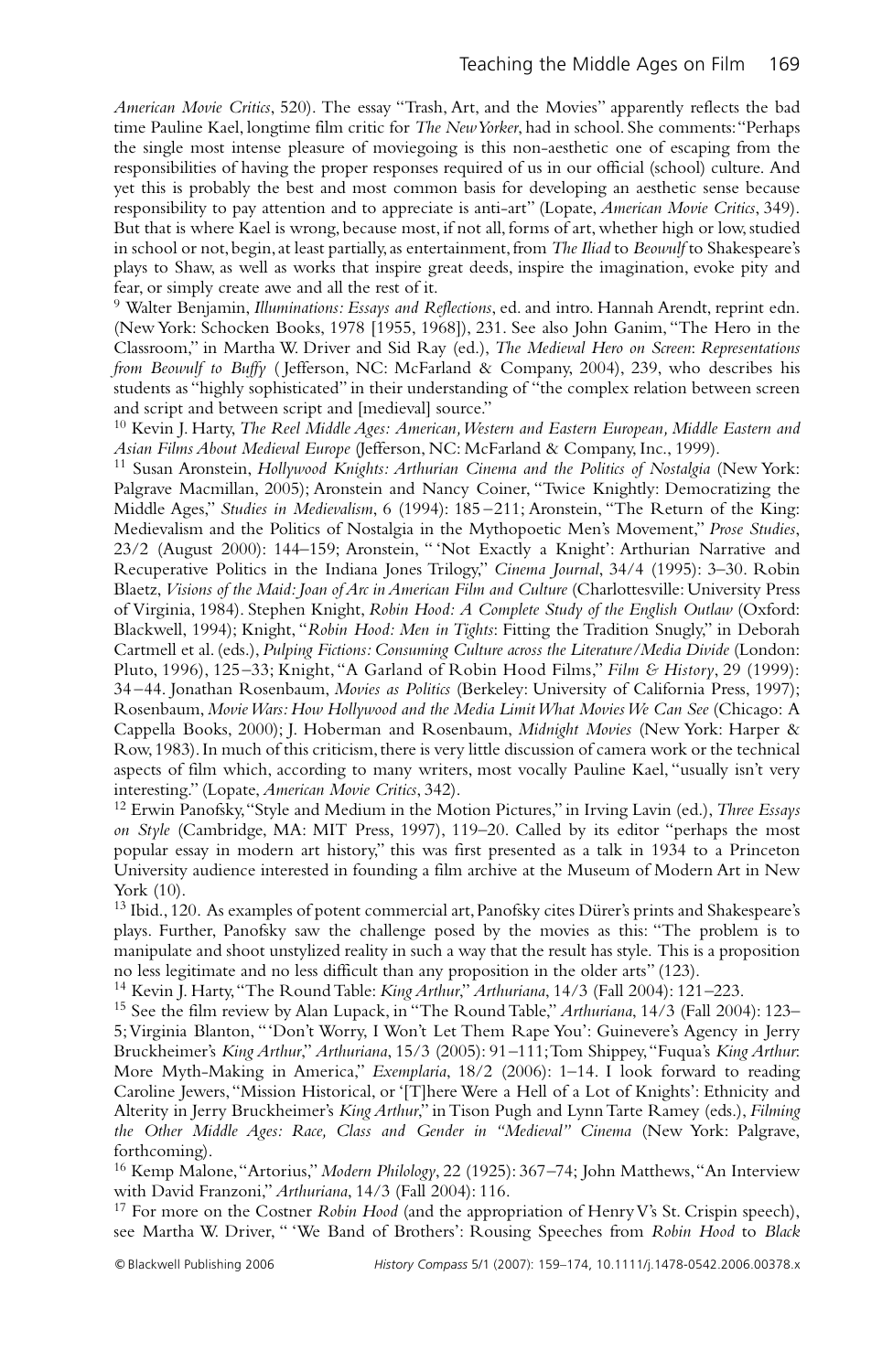*Knight*," in Ruth Evans, Helen Fulton and David Matthews (eds.), *Medieval Cultural Studies: Essays in Honour of Stephen Knight* (Cardiff: University of Wales Press, 2006), 91–106.

<sup>18</sup> An informal classroom survey revealed that several of the young women had seen *Tristan & Isolde* more than once primarily for the dishy young male star, James Franco. The film did make interesting use of the boat motif that occurs in written texts of the Tristan legend, combining it with notions of historical Anglo-Saxon ship burial, thus making sense of how Tristan comes to Ireland and is discovered by Isolde. Shot in the Czech Republic, the film has spectacular cinematography. I had prepared to see *Tristan & Isolde* by watching *Lovespell* (1979), a late film on the Richard Burton roster with Kate Mulgrew, in which the excellence of the leads could not conceal or divert the viewer from the cheap production values and costumes. The male characters wore vinyl jerkins, and the same static ship interior (with a curiously immobilized hanging lamp) was used for several scenes. See also Meradith T. McMunn,"Filming the Tristan Myth," in Kevin J. Harty (ed.), *Cinema Arthuriana: Twenty Essays*, rev. edn. (Jefferson, NC: McFarland & Company, 2002), 211–19.

<sup>19</sup> Amin Malouf, *The Crusades through Arab Eyes*, trans. Jon Rothschild (New York: Schocken Books, 1984), 176–200. For classic historical writing about the Crusades, see Steven Runciman, *History of the Crusades*, 3 vols. (Cambridge: Cambridge University Press, 1954–1955); see also Christopher Tyerman, *God's War: A New History of the Crusades* (Boston: Belknap Press, 2006). John Aberth, *A Knight at the Movies: Medieval History on Film* (New York: Routledge, 2003), 68–91, provides some historical background for his discussion of other films about the Crusades, including *Saladin* (1963),Youssef Chahine's epic crusade film produced by the Egyptian film industry, starring Arab matinee idol Ahmed Mazhar as Saladin, with a screenplay written by Naguib Mahfouz and the poet Abderrahman Cherkaoui. For *Saladin*, see also Harty, *Reel Middle Ages*, 242, item 462.

<sup>20</sup> The *Kingdom of Heaven* DVD (20<sup>th</sup> Century Fox, 2005) includes "History vs. Hollywood: *Kingdom of Heaven*," made by the History Channel, and "Movie Real: *Kingdom of Heaven*," first seen on the A&E Network. The History Channel program includes discussion with several favorite medieval historians, Kelly DeVries, Candace Gregory, and Lorraine Stock among them, along with interviews with the actors and director, and asserts rather generally that the movie is a "mostly accurate portrayal of siege warfare in medieval times."The A&E program, with interviews with other medieval historians and again with the actors and director Ridley Scott, is more specific in its discussions of the history underlying the film and describes the siege weapons used by Saladin as large catapults, including the mangonet, and moveable siege towers weighing up to 17 tons when reproduced for the film recreation of the battle.

<sup>21</sup> Robert Irwin,"It's God Guignol," *Times Literary Supplement* (May 27, 2005): 17.

<sup>22</sup> *Oxford Dictionary of National Biography*, Oxford University Press, Sep 2004; online edn., Jan 2006, http://www.oxforddnb.com/view/article/8154, accessed on Sep 22, 2006.

<sup>23</sup> Tom Stoppard, *Rosencrantz & Guildenstern Are Dead* (New York: Grove Press, 1967), 83–84.

<sup>24</sup> Rosenstone, *Revisioning History*, 4, further argues that the history film may be considered as "a way of constructing the past with a legitimacy of its own" (3).

<sup>25</sup> H.D., in Lopate, *American Movie Critics*, 41–2. For more on Dreyer's *The Passion of Joan of Arc*, see Carina Yervasi,"The Faces of Joan: Cinematic Representations of Joan of Arc," *Film & History*, 29/3 –4 (1999): 8 –19; Blaetz, *Visions of the Maid*, 85 –8; Edward Benson, "Oh,What a Lovely War! Joan of Arc on Screen," in Martha W. Driver and Sid Ray (eds.), *The Medieval Hero on Screen*: *Representations from Beowulf to Buffy* (Jefferson, NC: McFarland & Company, 2004), 217 – 36. For a discussion of the varieties of paratexts available on the Criterion DVD release, see Richard Burt, "Getting Schmedieval: Of Manuscript and Film Prologues, Paratexts, and Parodies," *Exemplaria*, 18/2 (2006): 15.

<sup>26</sup> Davis, *Slaves on Screen*, 13.

<sup>27</sup> Donald Skoller (ed.), *Dreyer in Double Reflection*, trans. of Carl Th. Dreyer's *About the Film* (*Om Filmen*) (New York: Da Capo Press, 1973), 50.

 $^{\rm 28}$  Ibid.

<sup>29</sup> Cited in Aberth, *Knight at the Movies*, 217. For Aberth's further analysis of this film, see 216 – 43.

<sup>30</sup> Jarman's *Edward II* (1991) is discussed by Sid Ray, "Hunks, History, and Homophobia: Masculinity Politics in *Braveheart* and *Edward II*," *Film & History*, 29/3–4 (1999): 22–31. See also Roy Grundermann, "History and the Gay Viewfinder," *Cinéaste*, 18 (December 1991): 24 –27. For *Monty Python and the Holy Grail*, see Donald L. Hoffman, "Not Dead Yet: *Monty Python and*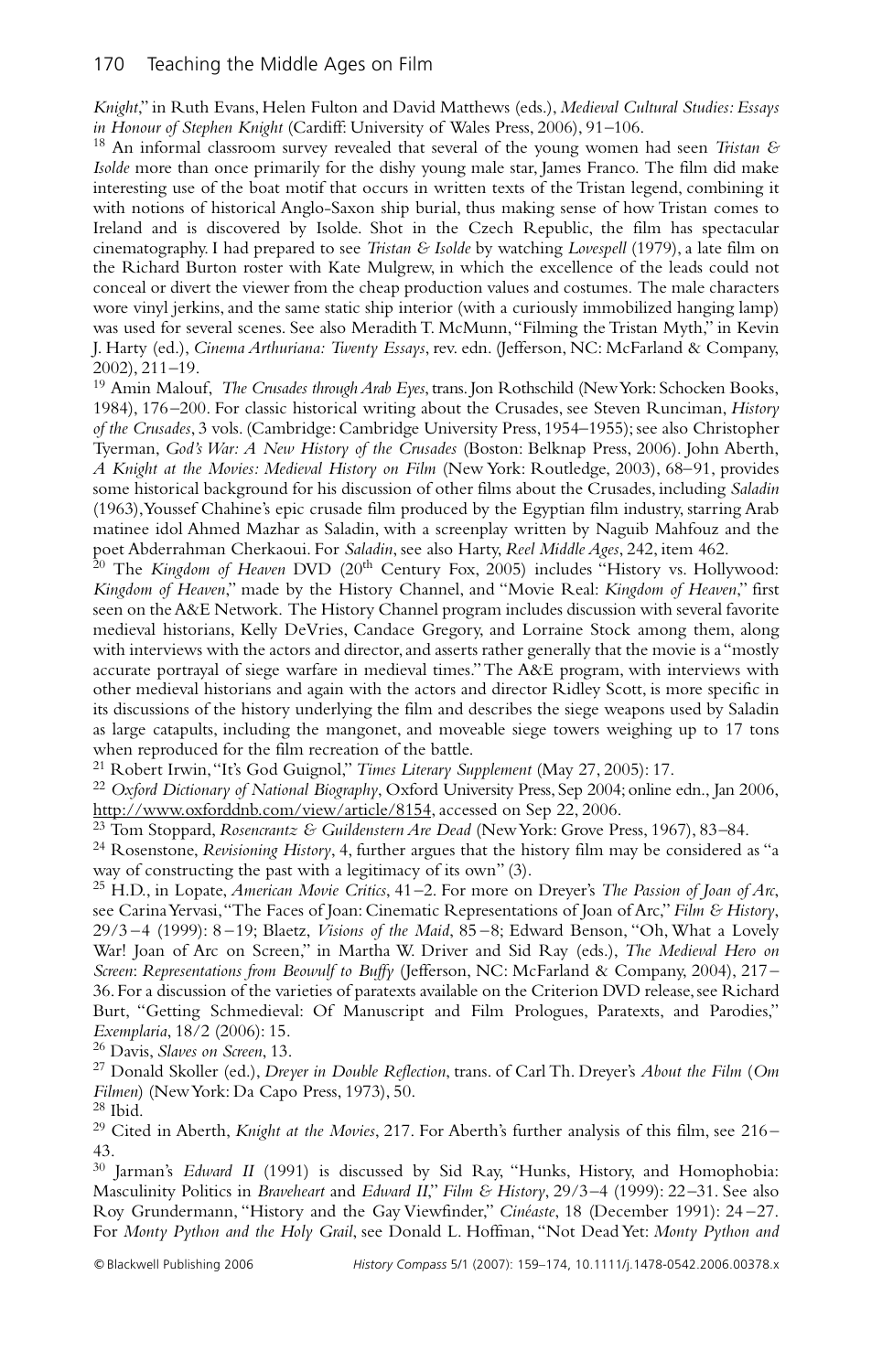*the Holy Grail* in the Twenty-First Century," in Harty, *Cinema Arthuriana*, 136–48; Martha W. Driver, "'Stond and Delyver': Teaching the Medieval Movie," in Driver and Ray, *Medieval Hero on Screen*, 211–16. For discussion of *Black Knight*, see Caroline Jewers,"Hard Day's Knights: *First Knight*, *A Knight's Tale*, and *Black Knight*," in Driver and Ray, *Medieval Hero on Screen*, 192 –210; Driver, "'We Band of Brothers,'" 97–102.

<sup>31</sup> C. G. Crisp, *Eric Rohmer, Realist and Moralist* (Bloomington: Indiana University Press, 1988), 83.

<sup>32</sup> The paradoxical impression of historicity achieved through the use of clearly artificial sets and locations was effectively used later in Rohmer's *L'Anglaise et le duc* (*The Lady and the Duke*, 2002), a film set during the French Revolution. While integrity to the text was again maintained, in this case a memoir written by a young Scotswoman, Mrs. Grace Elliott, the onetime mistress of Phillipe Égalité, the Duke of Orléans, which describes her experience during the Terror, the film uses painted sets and digital technology. Viewers are given the impression they are directly observing historical action as it happens, whether in public or behind the scenes. For other visual techniques used by Rohmer, see Angela Dalle Vacche, *Cinema and Painting: How Art Is Used in Film* (Austin: University of Texas Press, 1996), 81–106.

<sup>33</sup> Crisp, *Eric Rohmer*, 83. In *Cinématographe*, 44 (February 1979): 15, Fabrice Lucchini, the star of *Perceval*, described the film as "a scholarly project, touched with insanity" (qtd. in Crisp, *Eric Rohmer*, 86).

<sup>34</sup> Nadja Tesich-Savage, "Rehearsing the Middle Ages," *Film Comment*, 14 (1978): 51. See also Leslie Abend Callahan, "*Perceval le Gallois*: Eric Rohmer's Vision of the Middle Ages," *Film & History*, 29/3–4 (1999): 46–53.

<sup>35</sup> Davis, *Slaves on Screen*, xi. Davis says she subsequently wrote *The Return of Martin Guerre* because the film made "a few important departures from the historical record" and there were "complexities in the evidence that the film, rich and nuanced though it was, could not accommodate." See also Natalie Zemon Davis, *The Return of Martin Guerre* (Cambridge, MA: Harvard University Press, 1983). Robert A. Rosenstone, *Visions of the Past: The Challenge of Film to Our Idea of History* (Cambridge, MA: Harvard University Press, 1995), 27, cites the philosopher Ian Jarvie as saying that film does not allow for critical apparatus and further, "you cannot evaluate sources, make logical arguments, or systematically weigh evidence"; but one can, in fact, do this outside the film through reviews, discussion, and writing. Film is the starting point.

<sup>36</sup> Dreyer, "New Ideas about the Film: Benjamin Christensen and His Ideas," in Skoller, *Dreyer in Double Reflection*, 32.

<sup>37</sup> See Burt, "Getting Schmedieval"; Burt, "Re-embroidering the Bayeux Tapestry in Film and Media: The Flip Side of History in Opening and End Title Sequences," in *Exemplaria*, 18/2 (2006), http://www.english.ufl.edu/exemplaria/movie/, accessed on Aug 13, 2006.

<sup>38</sup> Rosenstone, *Visions of the Past*, 57.

<sup>39</sup> For text and commentary on the *Risala*, see James E. Montgomery, "Ibn Fadlan and the Rusiyyah," *Journal of Arabic and Islamic Studies*, 3 (2000): 1 –25. Michael Crichton's novel, *Eaters of the Dead: The Manuscript of Ibn Fadlan Relating His Experiences with the Northmen in A.D. 922* (New York: Knopf, 1976), was later translated into Arabic and published in 1994.

<sup>40</sup> Billed as a "21st-Century Ritualistic Rock Opera," *Beowulf* was directed by Charlotte Moore and played at the Irish Repertory Theatre (132 West 22nd Street, New York) from October to November, 2005. The text was adapted by Lenny Pickett and Lindsey Turner. Taymor's *Grendel: Transcendence of the Great Big Bad*, composed by Elliot Goldenthal, with book by Taymor and the poet J. D. McClatchy, was staged at the New York State Theater, Lincoln Center on July 11, 13, 15, and 16, 2006. As spectacle, *Grendel* worked brilliantly (the opera might be renamed the "Cirque du Soleil *Beowulf*").

<sup>41</sup> *Beowulf: Voice and Medieval Harp* by Benjamin Bagby was seen on July 18, 19, 21, and 22 at the LaGuardia Drama Theater as part of the Lincoln Center Festival. *Beowulf*, directed by Robert Zemeckis with screenplay by fantasy author Neil Gaiman, a \$70 million animated feature, is scheduled for a November 2007 release.

<sup>42</sup> Rosenstone,*Visions of the Past*, 30, 231. Davis,*Slaves on Screen*, also suggests that the best historical films are yet to come: "Films can do much more to pose questions to their viewers about history-making and history-knowing" (136).

<sup>43</sup> Panofsky,"Style and Medium in the Motion Pictures," 94.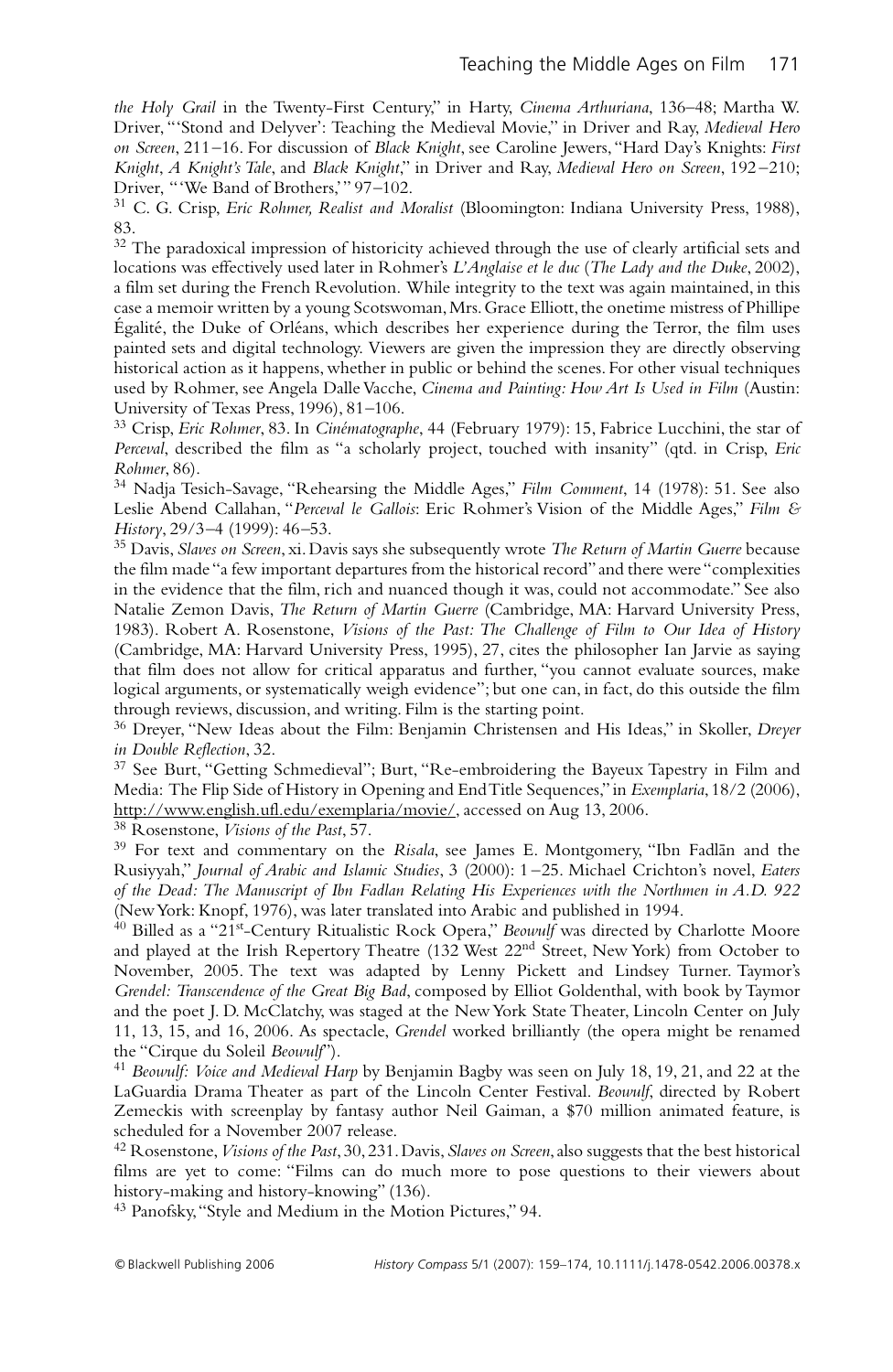### *Bibliography*

- Aberth, J., *A Knight at the Movies: Medieval History on Film* (New York: Routledge, 2003).
- Agee, J., *Agee on Film: Criticism and Comment on the Movies*, ed. Martin Scorsese, intro. David Denby (New York: Modern Library, 2000).
- Aronstein, S., " 'Not Exactly a Knight': Arthurian Narrative and Recuperative Politics in the Indiana Jones Trilogy," *Cinema Journal*, 34/4 (1995): 3–30.
- Aronstein, S., "The Return of the King: Medievalism and the Politics of Nostalgia in the Mythopoetic Men's Movement," *Prose Studies*, 23/2 (August 2000): 144–59.
- Aronstein, S., *Hollywood Knights: Arthurian Cinema and the Politics of Nostalgia* (New York: Palgrave Macmillan, 2005).
- Aronstein, S., and Coiner, Nancy, "Twice Knightly: Democratizing the Middle Ages," *Studies in Medievalism*, 6 (1994): 185–211.
- Benjamin, W., *Illuminations: Essays and Reflections*, ed. and intro. Hannah Arendt, reprint edn. (New York: Schocken Books, 1978 [1955, 1968]).
- Blaetz, R., *Visions of the Maid: Joan of Arc in American Film and Culture* (Charlottesville: University Press of Virginia, 2001).
- Blanton, V., " 'Don't Worry, I Won't Let Them Rape You': Guinevere's Agency in Jerry Bruckheimer's *King Arthur*," *Arthuriana*, 15/3 (2005): 91–111.
- Blumenfeld-Kosinski, R. (ed. and trans.), "The Tale of Joan of Arc," in Renated Blumenfeld-Kosinski (ed.), *The Selected Writings of Christine de Pizan* (New York:W.W. Norton & Company, 1997), 252–62.
- Burt, R., "Getting Schmedieval: Of Manuscript and Film Prologues, Paratexts, and Parodies," *Exemplaria*, 18/2 (2006): 1–22.
- Burt, R., "Re-embroidering the Bayeux Tapestry in Film and Media: The Flip Side of History in Opening and End Title Sequences," *Exemplaria*, 18/2 (2006): 1–21.
- Callahan, L. A., "*Perceval le Gallois*: Eric Rohmer's Vision of the Middle Ages," *Film & History*, 29/3–4 (1999): 46–53.
- Crichton, M., *Eaters of the Dead: The Manuscript of Ibn Fadlan Relating His Experiences with the Northmen in A.D. 922* (New York: Knopf, 1976).
- Crisp, C. G., *Eric Rohmer, Realist and Moralist* (Bloomington: Indiana University Press, 1988).
- Davis, N. Z., *The Return of Martin Guerre* (Cambridge, MA: Harvard University Press, 1983).
- Davis, N. Z., *Slaves on Screen: Film and Historical Vision* (Cambridge, MA: Harvard University Press, 2000).
- Driver, Martha W. (ed.), "Medieval Period in Film," *Film & History*, 29/1–2 (1999): 1–90; 29/3–4 (1999): 1–100.
- Driver, Martha W., "'We Band of Brothers': Rousing Speeches from *Robin Hood* to *Black Knight*," in Ruth Evans, Helen Fulton, and David Matthews (eds.), *Medieval Cultural Studies: Essays in Honour of Stephen Knight* (Cardiff: University of Wales Press, 2006), 91–106.
- Driver, Martha W., "'Yet Another Part of the Very Expensive Forest': A (Brief) Meditation on Medieval Studies and Popular Culture," *Medieval Academy News* (Winter 2005): 9.
- Driver, Martha W., and Ray, Sid (eds.), *The Medieval Hero on Screen: Representations from Beowulf to Buffy* (Jefferson, NC: McFarland & Company, 2004).
- Ferro, M., *Cinema and History*, trans. Naomi Greene (Detroit:Wayne State University Press, 1988).
- Gally, M. (ed.), *La Trace médiévale et les écrivains d'aujourd'hui* (Paris: Presses Universitaires de France, 2000).
- Ganim, J., "The Hero in the Classroom," in Martha W. Driver and Sid Ray (eds.), *The Medieval Hero on Screen: Representations from Beowulf to Buffy* (Jefferson, NC: McFarland & Company, 2004), 237–49.
- Gardner, J., *Grendel* (New York: Knopf, 1971).
- Grundermann, R., "History and the Gay Viewfinder," *Cinéaste*, 18 (December 1991): 24–7.
- Harty, Kevin J. (ed.), *King Arthur on Film: New Essays on Arthurian Cinema* ( Jefferson, NC: McFarland and Company, 1999).
- Harty, Kevin J., *The Reel Middle Ages: American,Western and Eastern European, Middle Eastern and Asian Films about Medieval Europe* (Jefferson, NC: McFarland & Company, 1999).
- Harty, Kevin J. (ed.), *Cinema Arthuriana: Twenty Essays*, rev. edn. (Jefferson, NC: McFarland & Company, 2002).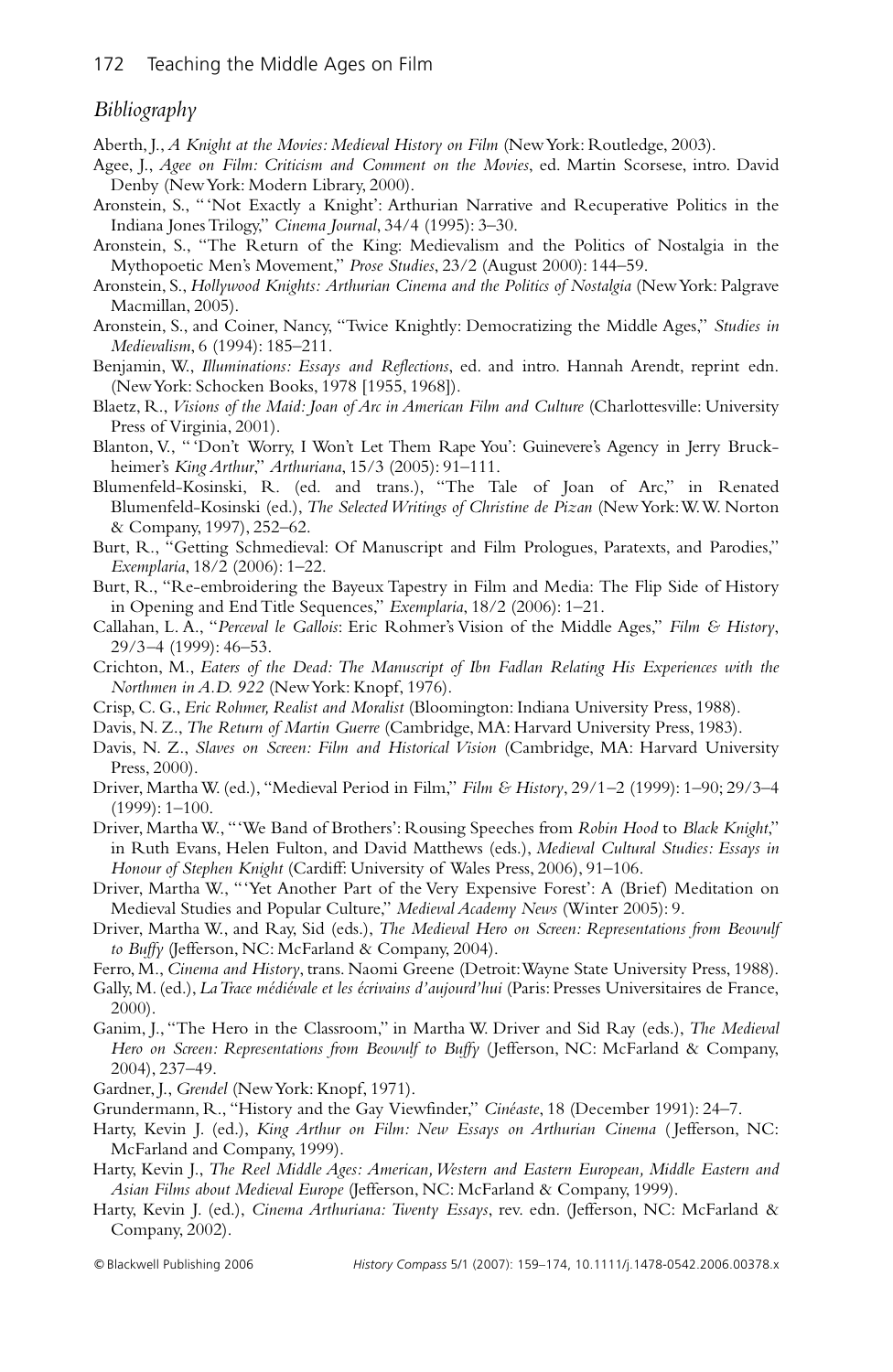Harty, Kevin J. (ed.),"The Round Table: *King Arthur*," *Arthuriana*, 14/3 (Fall 2004): 121–223.

- Hoberman, J., and Rosenbaum, J., *Midnight Movies* (New York: Harper & Row, 1983).
- Irwin, R., "It's God Guignol," *Times Literary Supplement* (May 27, 2005): 17.
- Knight, S., *Robin Hood: A Complete Study of the English Outlaw* (Oxford: Blackwell, 1994).
- Knight, S., "A Garland of Robin Hood Films," *Film & History*, 29 (1999): 34–44.
- Knight, S., "*Robin Hood: Men in Tights*: Fitting the Tradition Snugly," in Deborah Cartmell et al. (eds.), *Pulping Fictions: Consuming Culture Across the Literature/Media Divide* (London: Pluto, 1996), 125–33.
- Lopate, P. (ed.), *American Movie Critics: An Anthology from the Silents until Now* (New York: Library Classics of America, 2006).
- Lupack, A., and Harty, K. J. (eds.), "Screening Camelot: Further Studies of Arthurian Cinema," *Arthuriana*, 10 (Winter 2000): 1–86.
- Lupack,A., "The Round Table," *Arthuriana*, 14/3 (Fall 2004): 123–5.
- Malone, K., "Artorius," *Modern Philology*, 22 (1925): 367–74.
- Malouf, A., *The Crusades through Arab Eyes*, trans. Jon Rothschild (New York: Schocken Books, 1984).
- Matthews, J., "An Interview with David Franzoni," *Arthuriana*, 14/3 (Fall 2004): 116.
- Montgomery, J. E., "Ibn Fadlan and the Rusiyyah," *Journal of Arabic and Islamic Studies*, 3 (2000): 1–25.
- Panofsky, E., "Style and Medium in the Motion Pictures," *Three Essays on Style*, ed. Irving Lavin (Cambridge, MA: MIT Press, 1997).
- Perrin, M. (ed.), *Dire le moyen age hier et aujourd'hui* (Laon: Université Picardie, 1987).
- Pugh, T., and Ramey, L. T. (eds.), *Filming the Other Middle Ages: Race, Class and Gender in "Medieval" Cinema* (New York: Palgrave, forthcoming).
- Olton, B., *Arthurian Legends on Film and Television* (Jefferson, NC: McFarland Publishing, 2000).
- Ray, S., "Hunks, History, and Homophobia: Masculinity Politics in *Braveheart and Edward II*," *Film & History*, 29/3–4 (1999): 22–31.
- Rosen, P., *Change Mummified: Cinema, Historicity,Theory* (Minneapolis: University of Minnesota Press, 2001).
- Rosenbaum, J., *Movies as Politics* (Berkeley: University of California Press, 1997).
- Rosenbaum, J., *Movie Wars: How Hollywood and the Media Limit What Movies We Can See* (Chicago: A Cappella Books, 2000).
- Rosenstone, R. A. (ed.), *Revisioning History: Film and the Construction of a New Past* (Princeton, NJ: Princeton University Press, 1995).
- Rosenstone, R. A., *Visions of the Past: The Challenge of Film to Our Idea of History* (Cambridge, MA: Harvard University Press, 1995).
- Rosenstone, R.A., "Inventing Historical Truth on the Silver Screen," *Cinéaste*, 29 (Spring 2004): 29–33.
- Runciman, S., *History of the Crusades*, 3 vols. (Cambridge: Cambridge University Press, 1954–1955).
- Shippey, T., "Fuqua's *King Arthur*: More Myth-Making in America," *Exemplaria*, 18/2 (2006): 1–14.
- Skoller, D. (ed.), *Dreyer in Double Reflection*, trans. of Carl Th. Dreyer, *About the Film (Om Filmen)* (New York: Da Capo Press, 1973).
- Smith,W. S. (ed.), *Bernard Shaw's Plays* (New York: W.W. Norton, 1970).
- Sobchack,Vivian (ed.), *The Persistence of History: Cinema,Television, and the Modern Event* (New York: Routledge, 1996).
- Stoppard,T., *Rosencrantz & Guildenstern Are Dead* (New York: Grove Press, 1967).
- Tesich-Savage, N., "Rehearsing the Middle Ages," *Film Comment*, 14 (1978): 51.
- Tyerman, C., *God's War: A New History of the Crusades* (Boston: Belknap Press, 2006).
- Umland, R.A., and Umland, S. J., *The Use of Arthurian Legend in Hollywood Film: From Connecticut Yankee to Fisher Kings* (Westport, CT: Greenwood Publishing, 1996).
- Vacche, A. D., *Cinema and Painting: How Art Is Used in Film* (Austin: University of Texas Press, 1996).
- Vincent, N., "Review of *The Ruby in Her Navel*, by Barry Unsworth," *Times Literary Supplement* (September 15, 2006): 22.
- Williams, D. J., "Medieval Movies," *Yearbook of English Studies*, 20 (1990): 1–32.